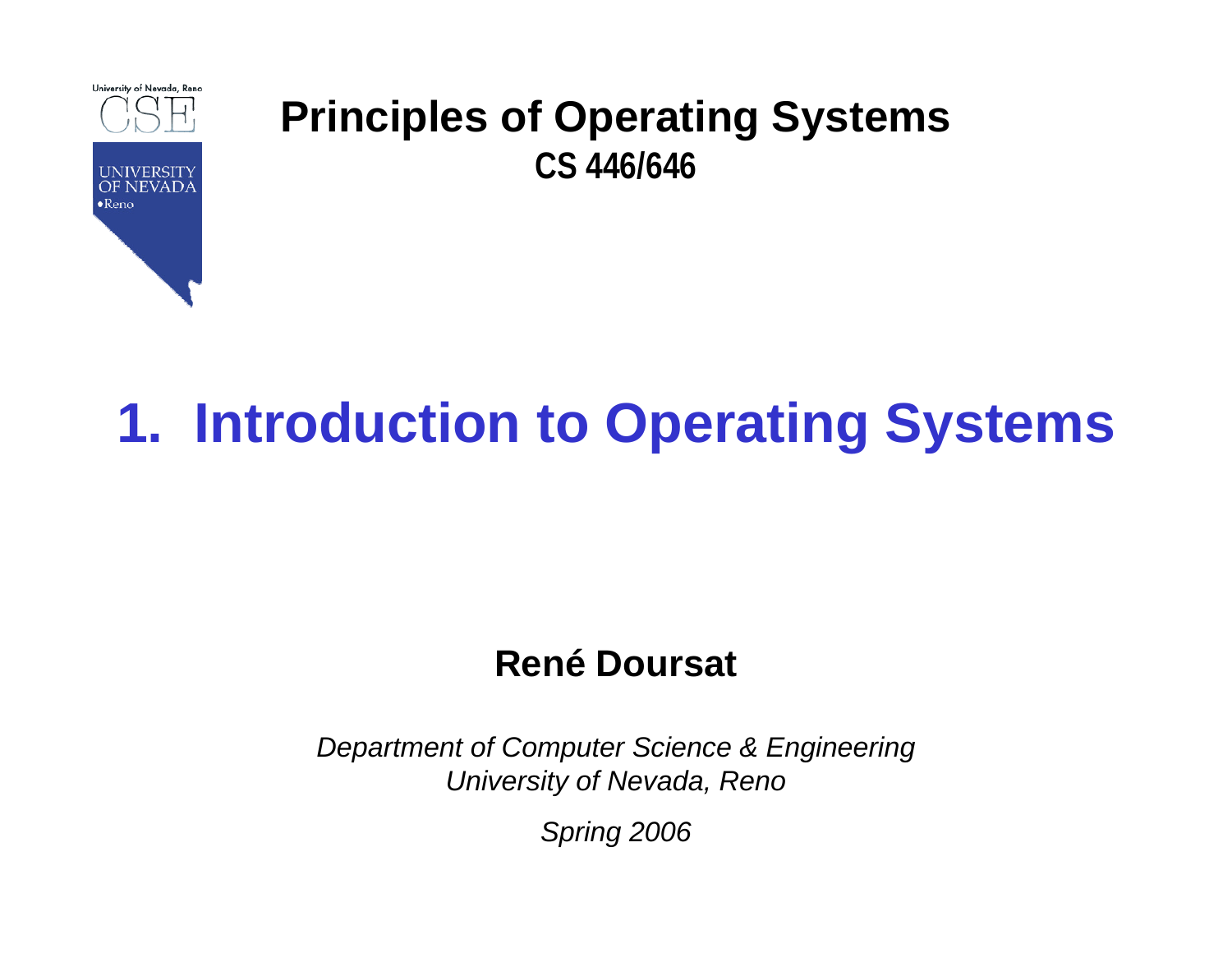- **0. Course Presentation**
- **1. Introduction to Operating Systems**
- **2. Processes**
- **3. Memory Management**
- **4. CPU Scheduling**
- **5. Input/Output**
- **6. File System**
- **7. Case Studies**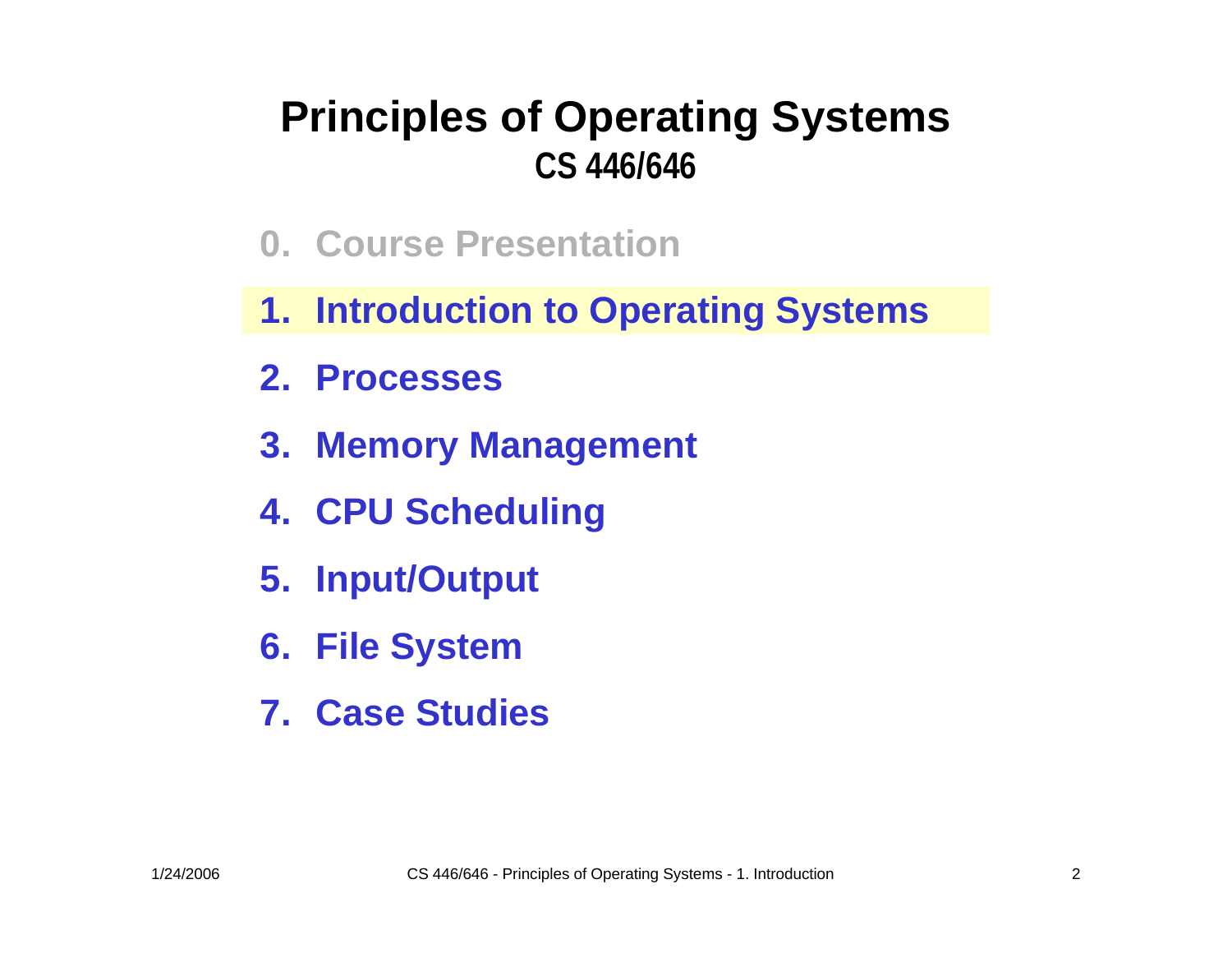#### **1. Introduction to Operating Systems**

- **a. Role of an O/S**
- **b. O/S History and Features**
- **c. Types of O / S**
- **d. Major O/S Components**
- **e. System Calls**
- **f.O/S Software Architecture**
- **g. Examples of O/S**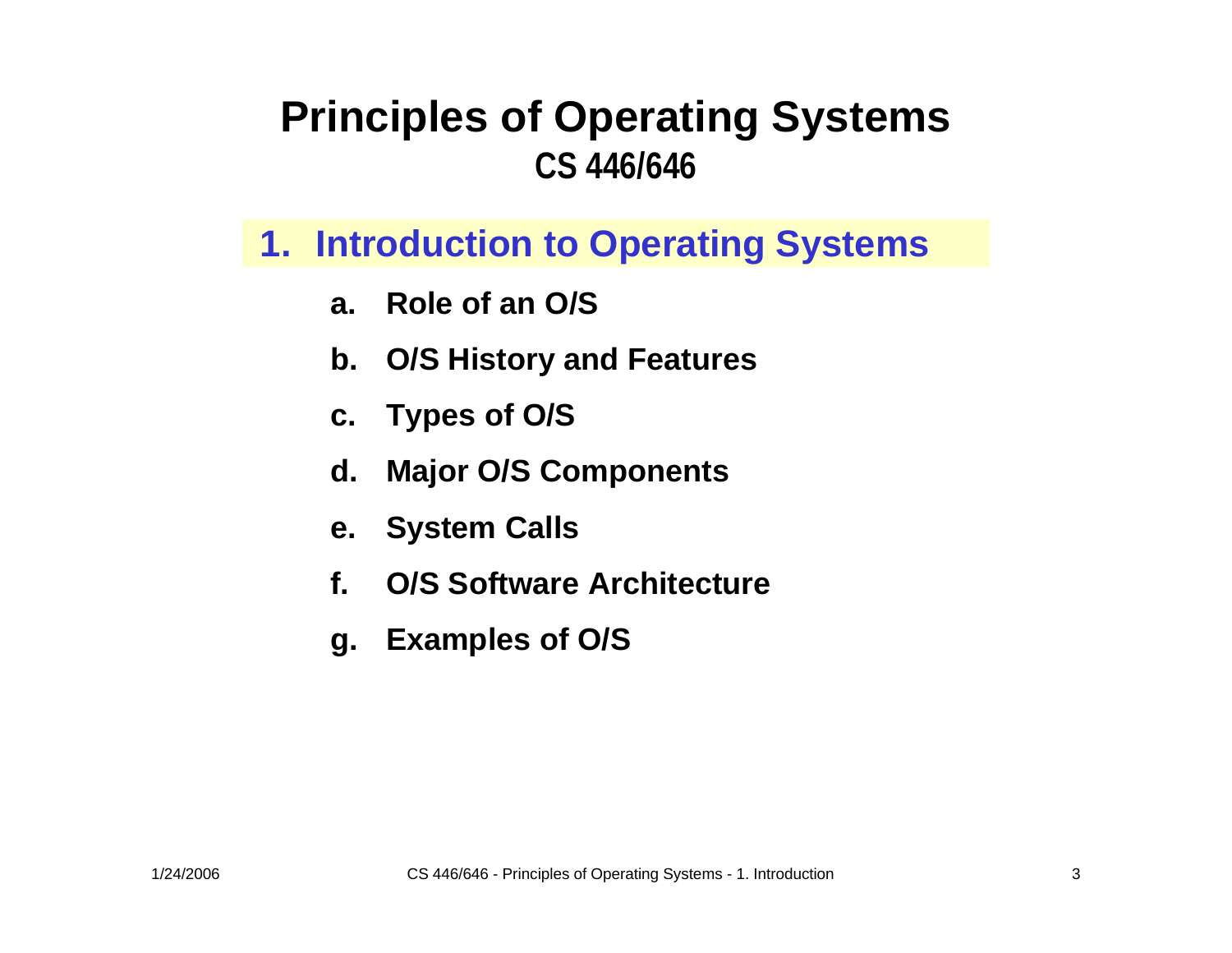#### **1. Introduction to Operating Systems**

#### **a.Role of an O/S**

- 9 **One layer in a computer system architecture**
- 9 **Top-down view: convenient user interface**
- 9 **Bottom-up view: efficient resource m anager**
- $≤$  **Software view: a program that can evolve**
- **b. O/S History and Features**
- **c. Types of O / S**
- **d.Major O/S Components**
- **e. System Calls**
- **f.O/S Software Architecture**
- **g. Examples of O/S**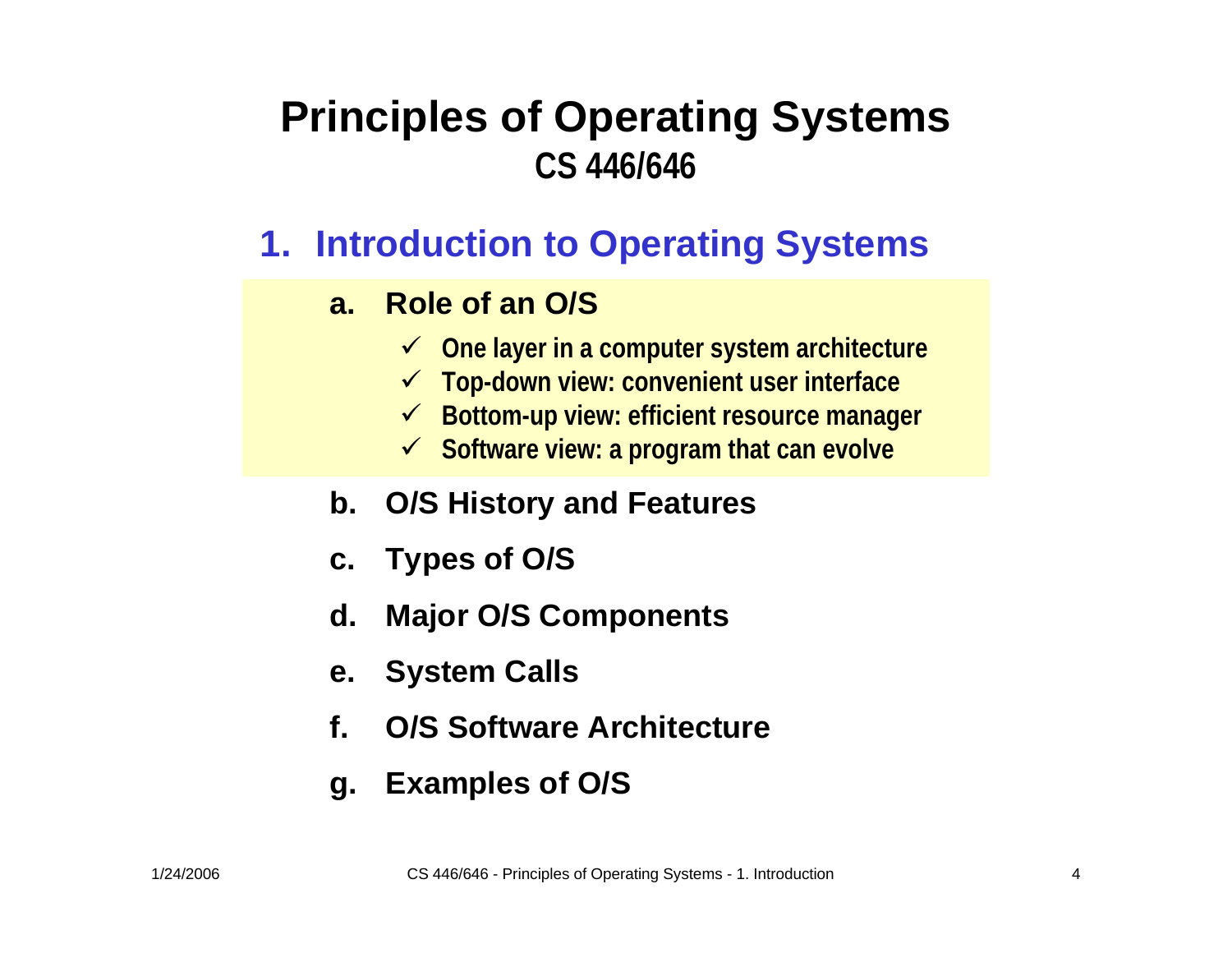## **1.a Role of an Operating System Software layer in a computer system architecture**

## ¾ **The Silberschatz "pyramid" view**



#### **Abstract view of the components of a computer system**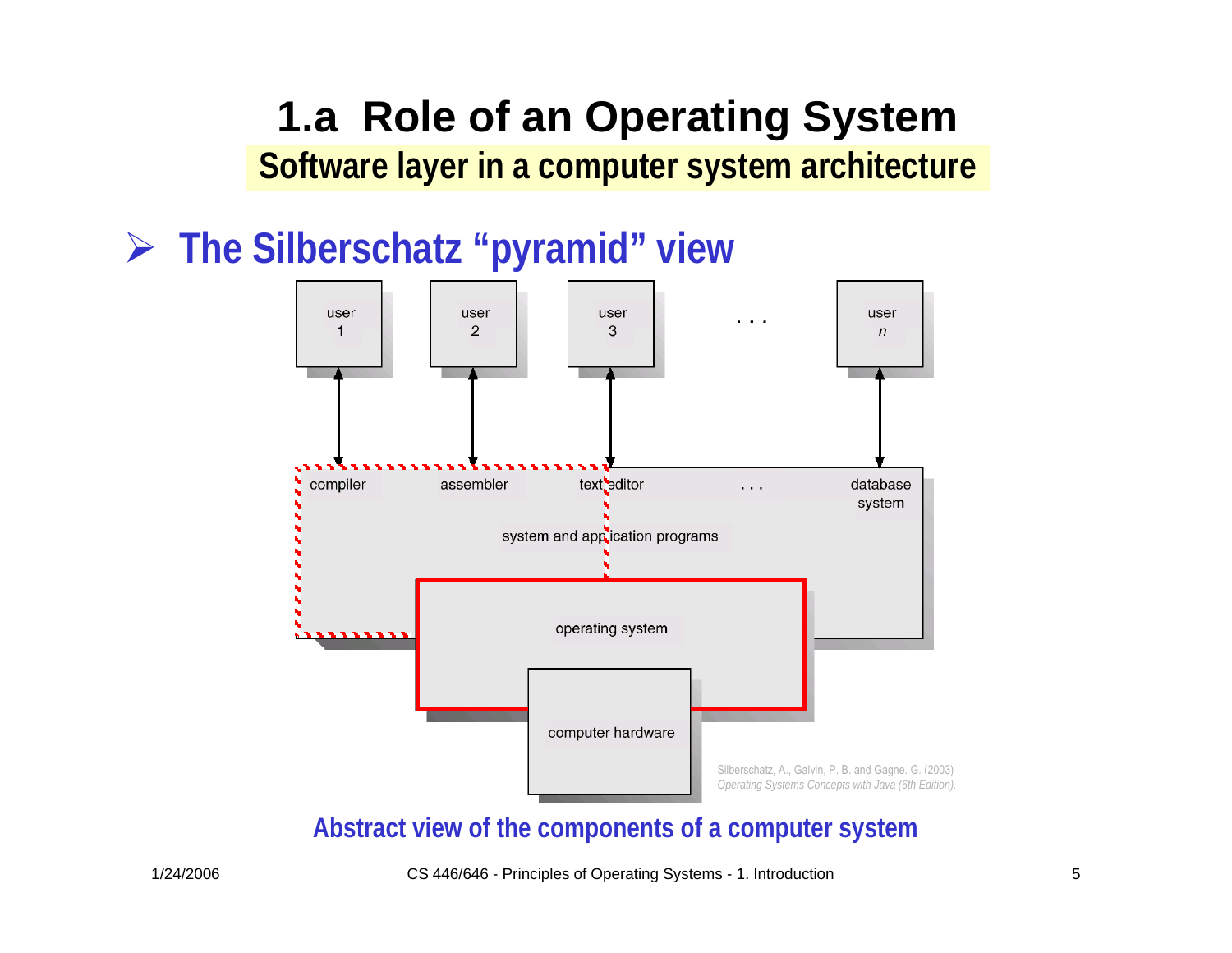**Software layer in a computer system architecture**

## ¾ **The Tanenbaum "layered" view**



**A computer system consists of hardware, system programs and application programs**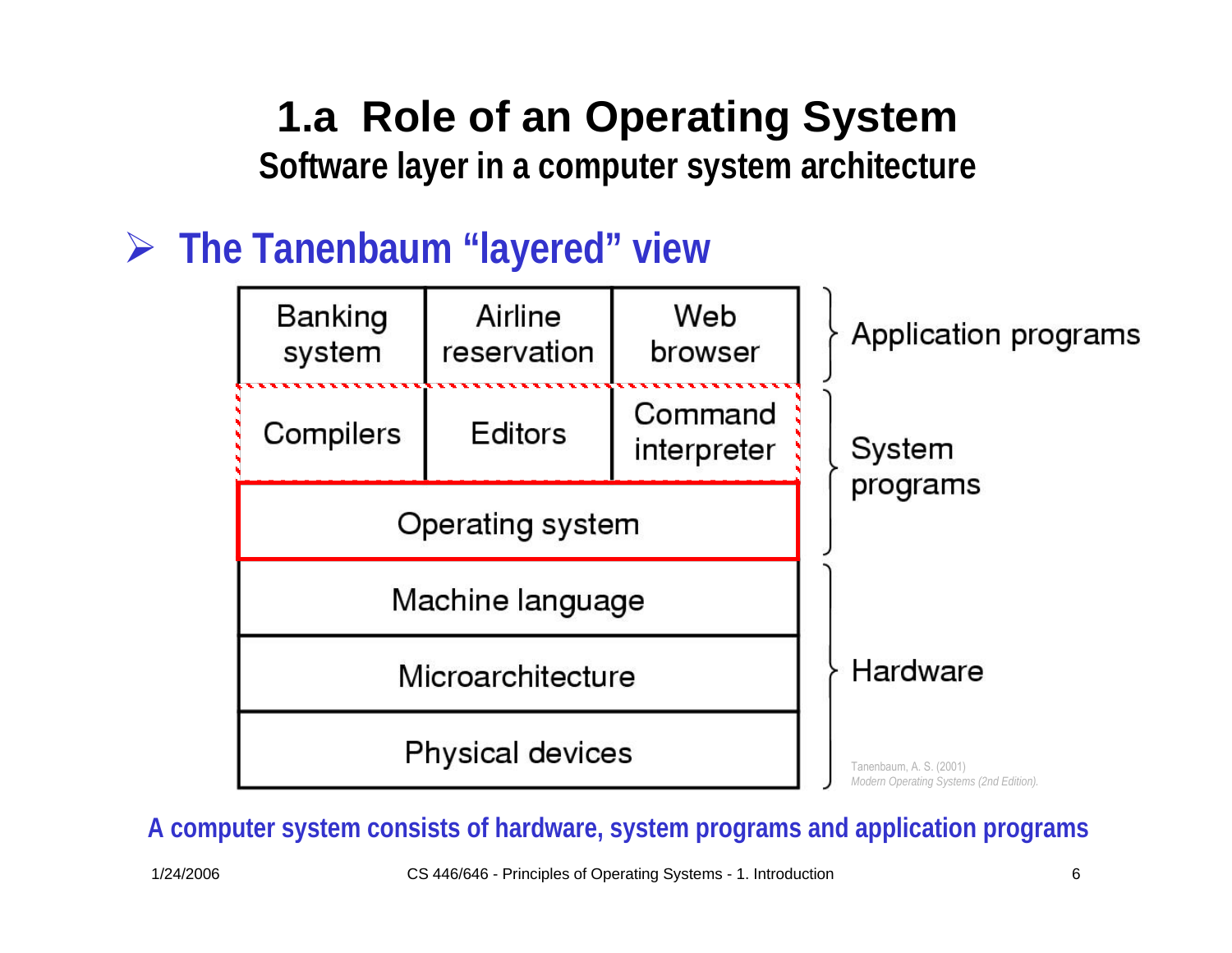**Software layer in a computer system architecture**

¾ **The Stallings "stairs" view**



#### **Layers and views of a computer system**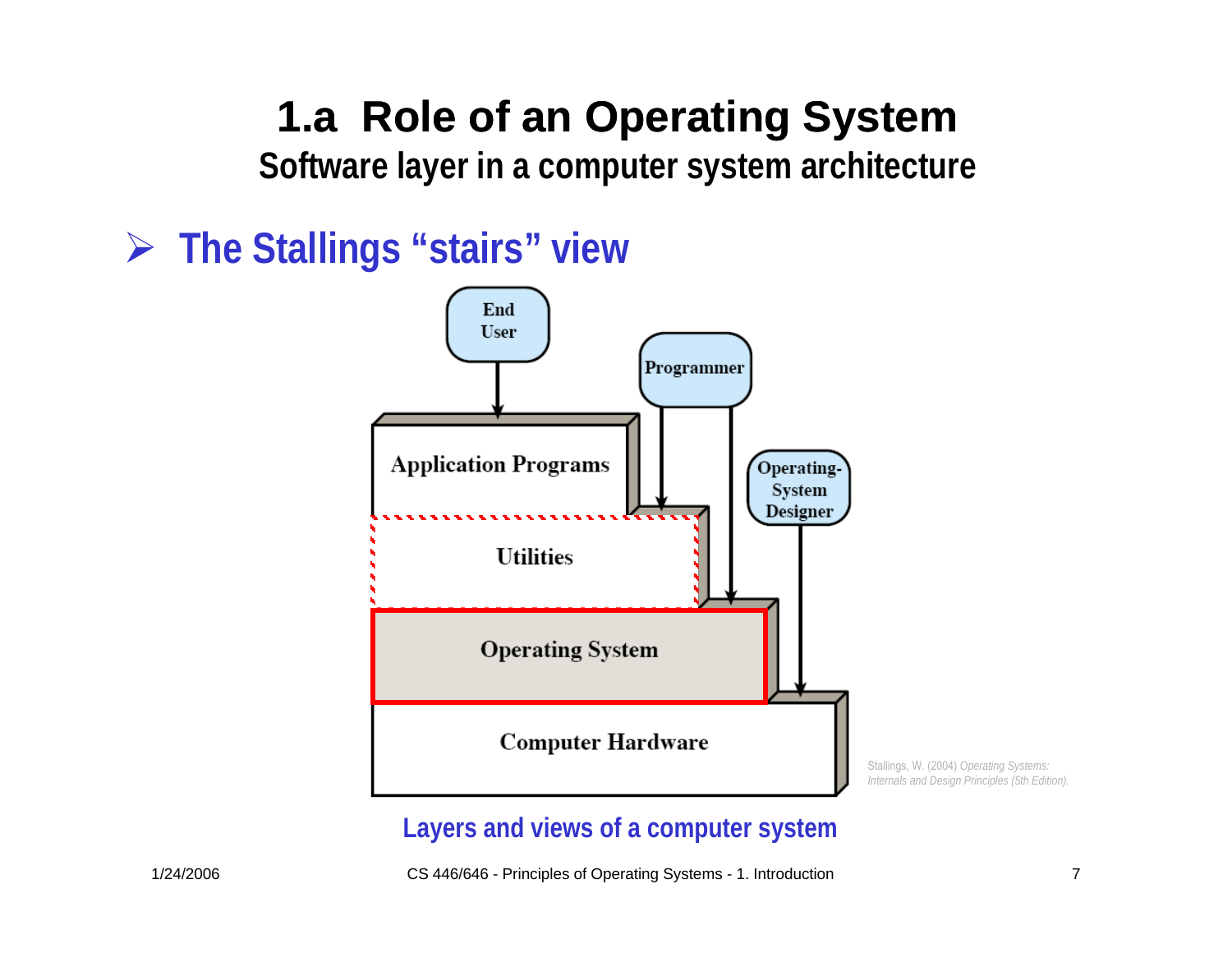**Software layer in a computer system architecture**

- ¾ **The Molay "aquarium" view**
	- $\checkmark$  everything must transit through the O/S or "kernel"



#### **How are they all connected?**

#### **The kernel manages all connections**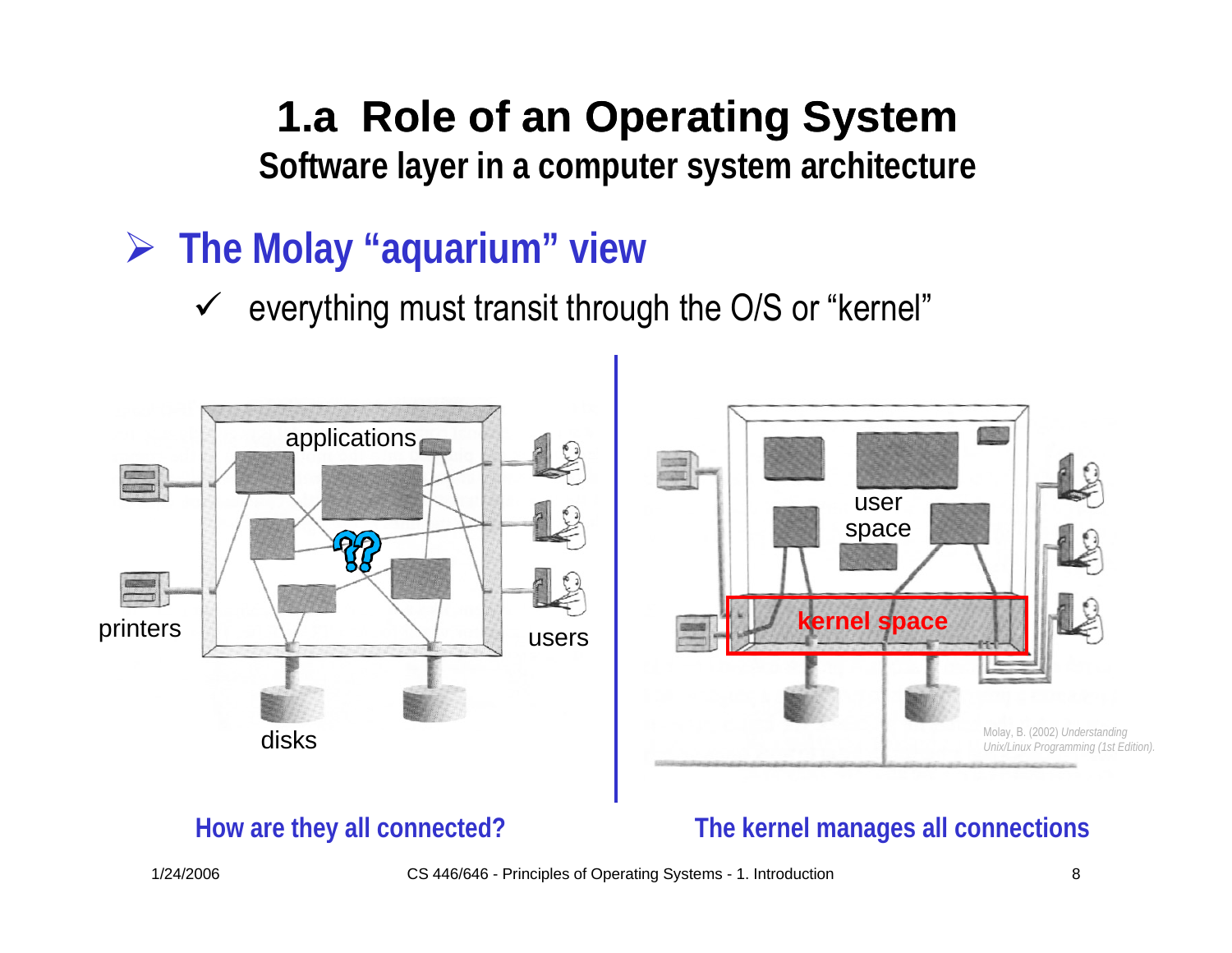**Software layer in a computer system architecture**

¾ **A computer system consists of (bottom-up):**

- 1. hardware
- 2. firmware (BIOS)
- 3. operating system
- 4. system programs
	- 5. application programs

## 6. users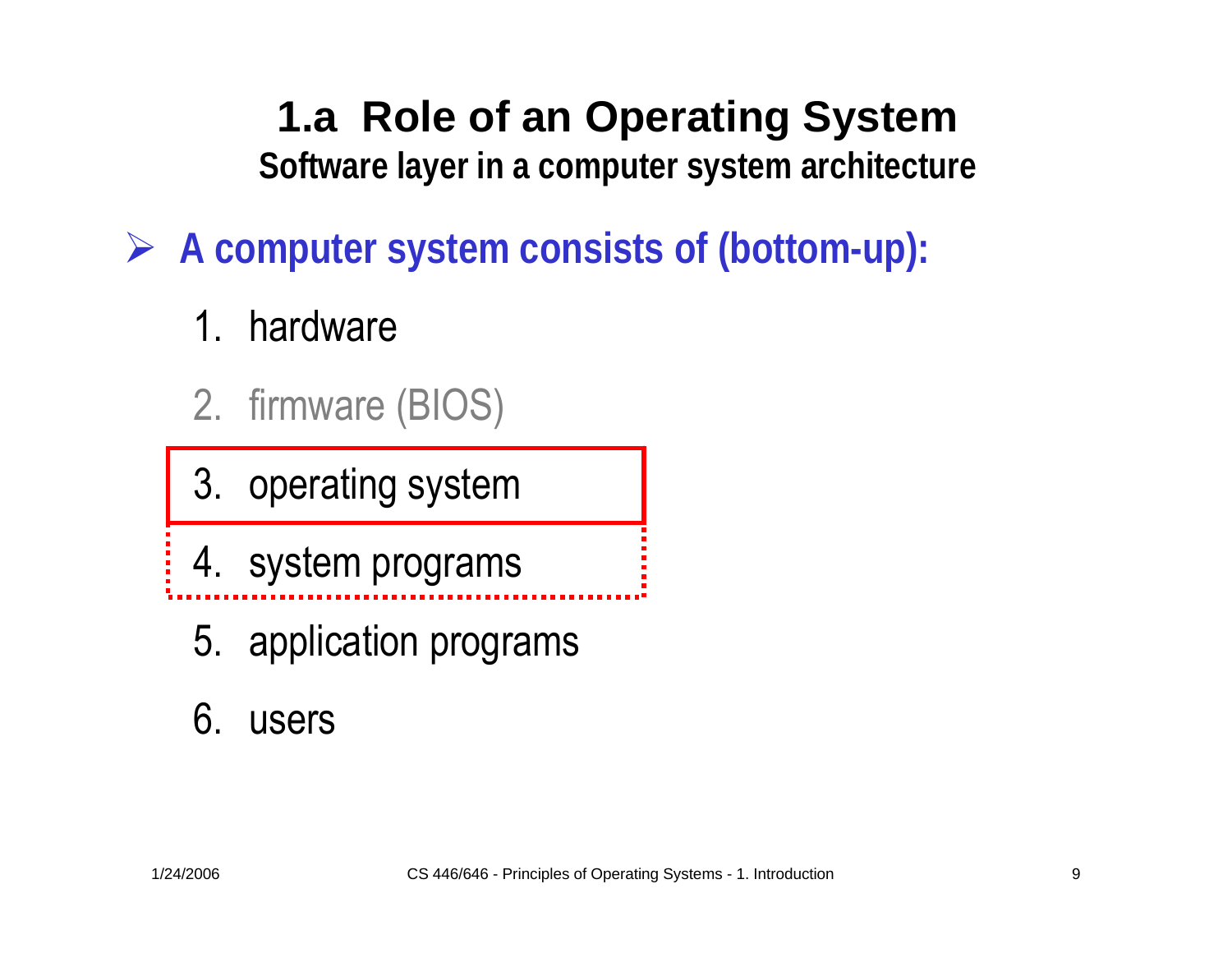**Software layer in a computer system architecture**

## **1. Hardware**

- $\checkmark$  provides basic computing resources
- $\checkmark$  CPU, memory, disk, other I/O devices

## **2. Firmware (BIOS)**

- $\checkmark$  software permanently stored on chip (but upgradable)
- $\checkmark$  loads the operating system during boot

## **3. Operating system**

 $\checkmark$  controls and coordinates the use of the hardware among the various application programs for the various users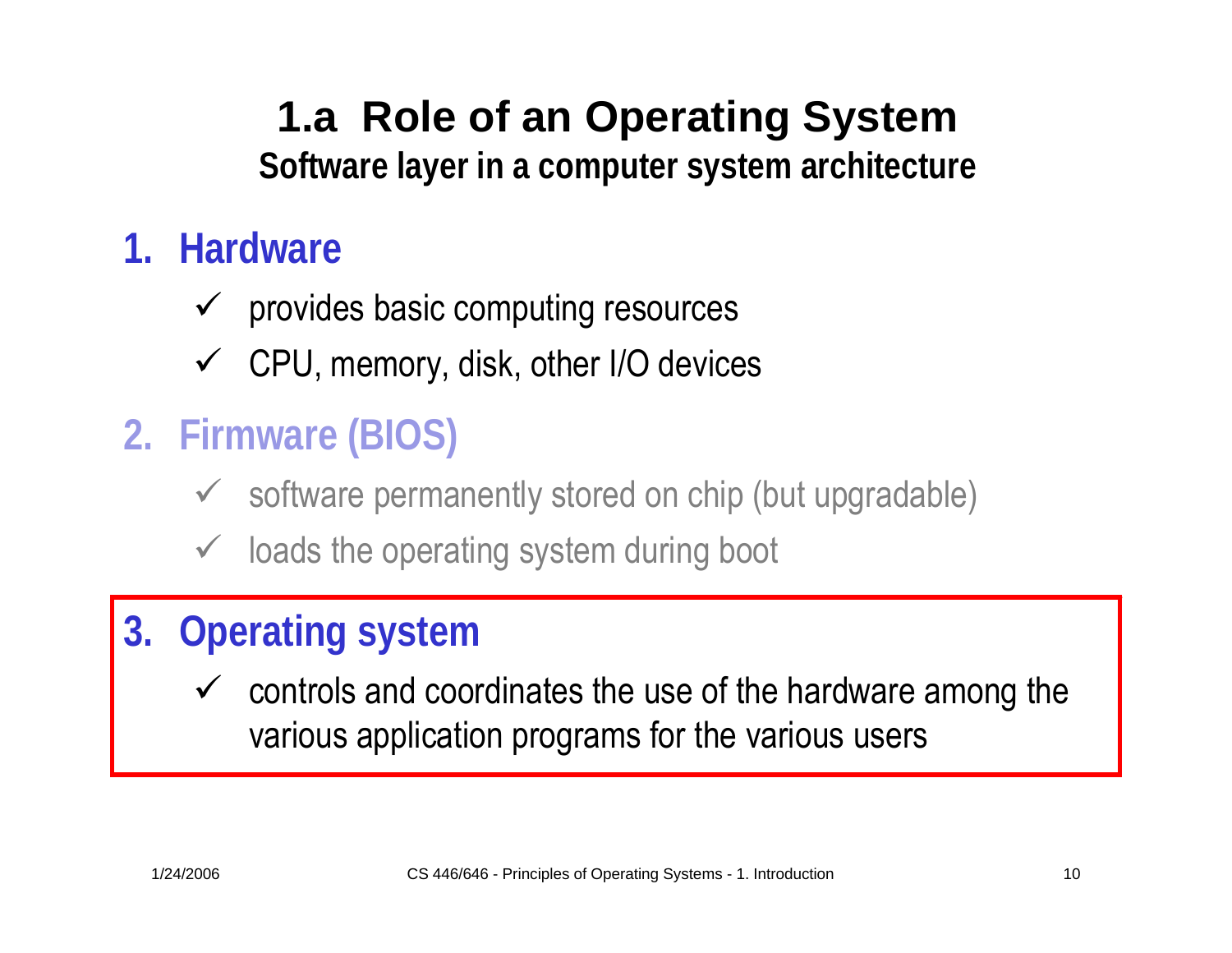**Software layer in a computer system architecture**

## **4. System programs**

- $\checkmark$ basic development tools (shells, compilers, editors, etc.)
- $\sqrt{ }$ not strictly part of the core of the operating system

## **5. Application programs**

- $\checkmark$  define the logic in which the system resources are used to solve the computing problems of the users
- $\sqrt{ }$  compilers, database systems, video games, business programs, etc.

## **6. Users**

 $\checkmark$ people, other computers, machines, etc.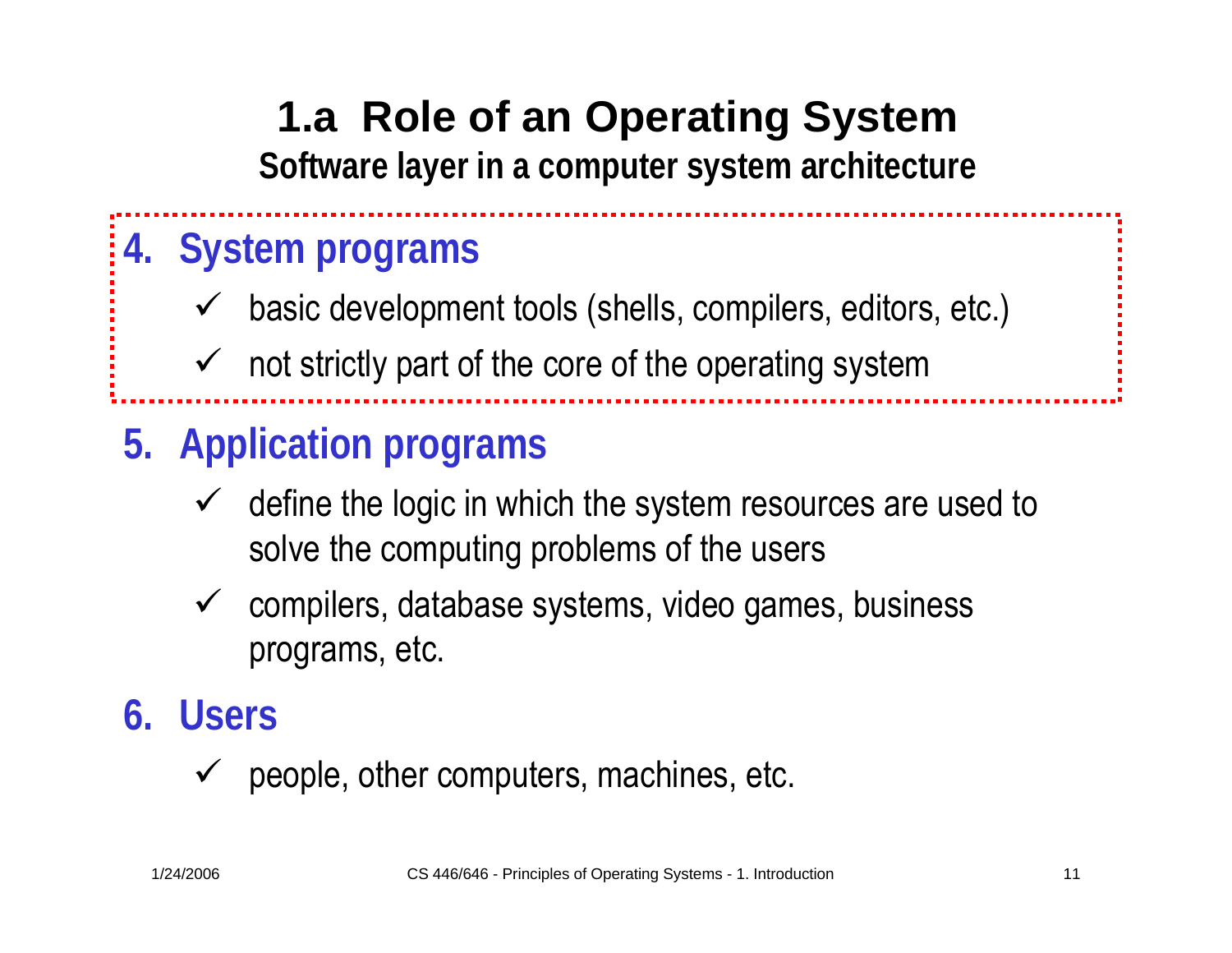**Software layer in a computer system architecture**

Key notion: An operating system is a program that acts as an **intermediary** between a user of a computer and the computer hardware.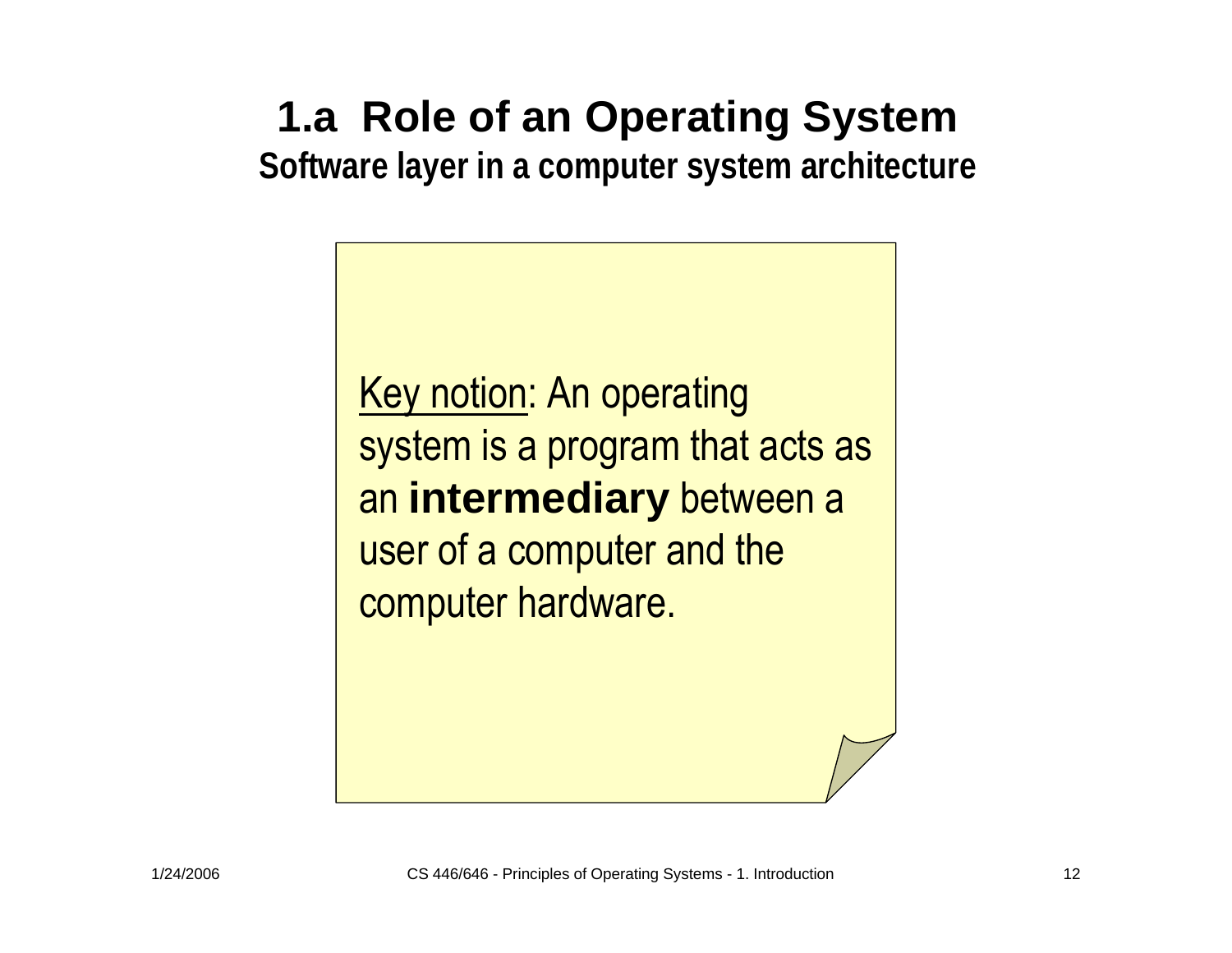**Software layer in a computer system architecture**

## ¾ **Top-down (user) view**

- $\checkmark$  the O/S is a convenient application interface
	- ٠ the O/S hides the messy details which must be performed
	- ٠ the O/S presents user with a virtual machine easier to use
- ¾ **Bottom-up (hardware) view**
	- $\checkmark$  the O/S performs efficient resource usage and management
		- time multiplexing: each program gets to use a resource
		- space multiplexing: each program gets part of a resource

## ¾ **Software layer view**

- $\checkmark$  the O/S is an evolvable and scalable software
	- the O/S permits effective development and introduction of new system functions without interfering with service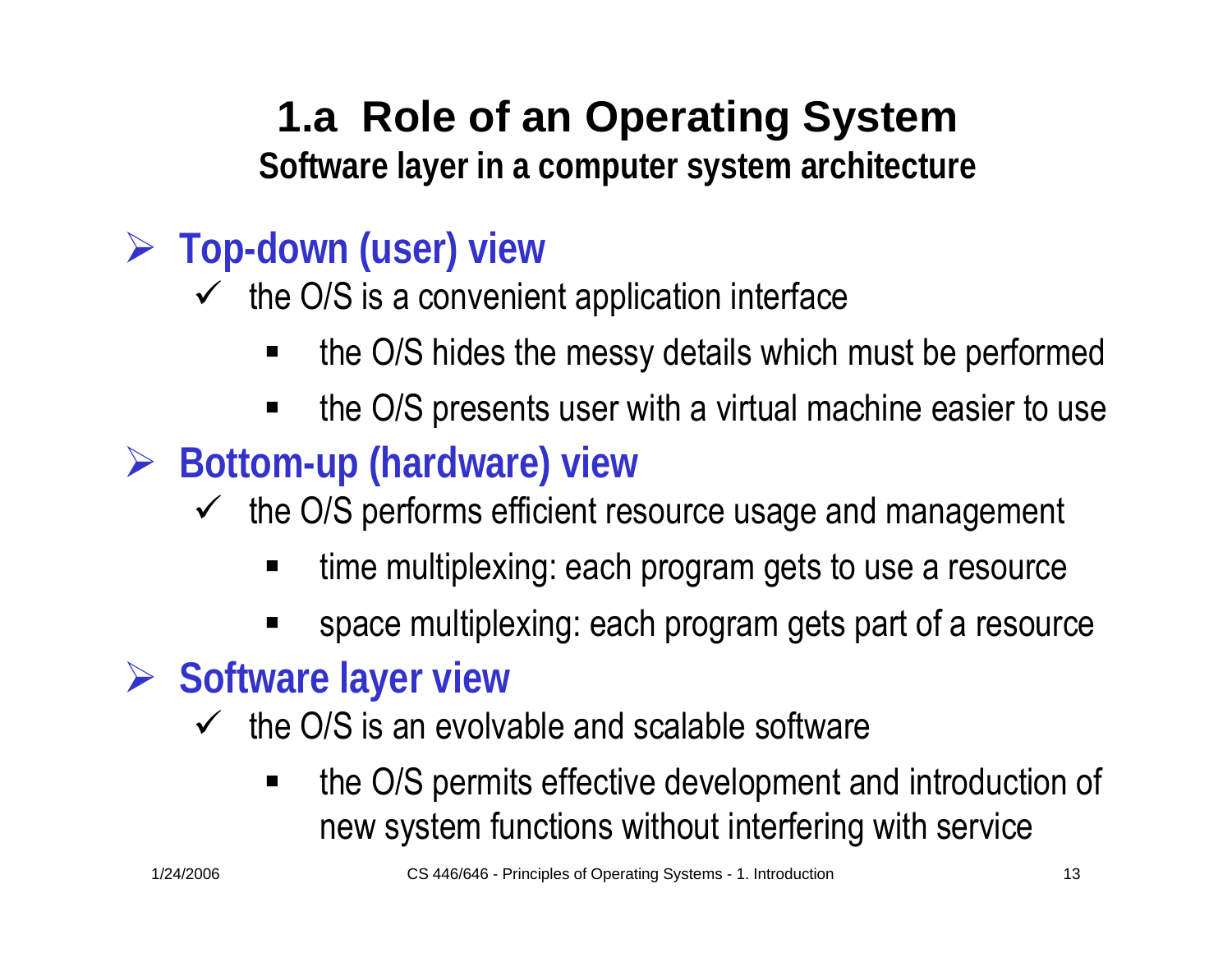¾ **The middleware / componentware paradigm**



1/24/2006 CS 446/646 - Principles of Operating Systems - 1. Introduction 14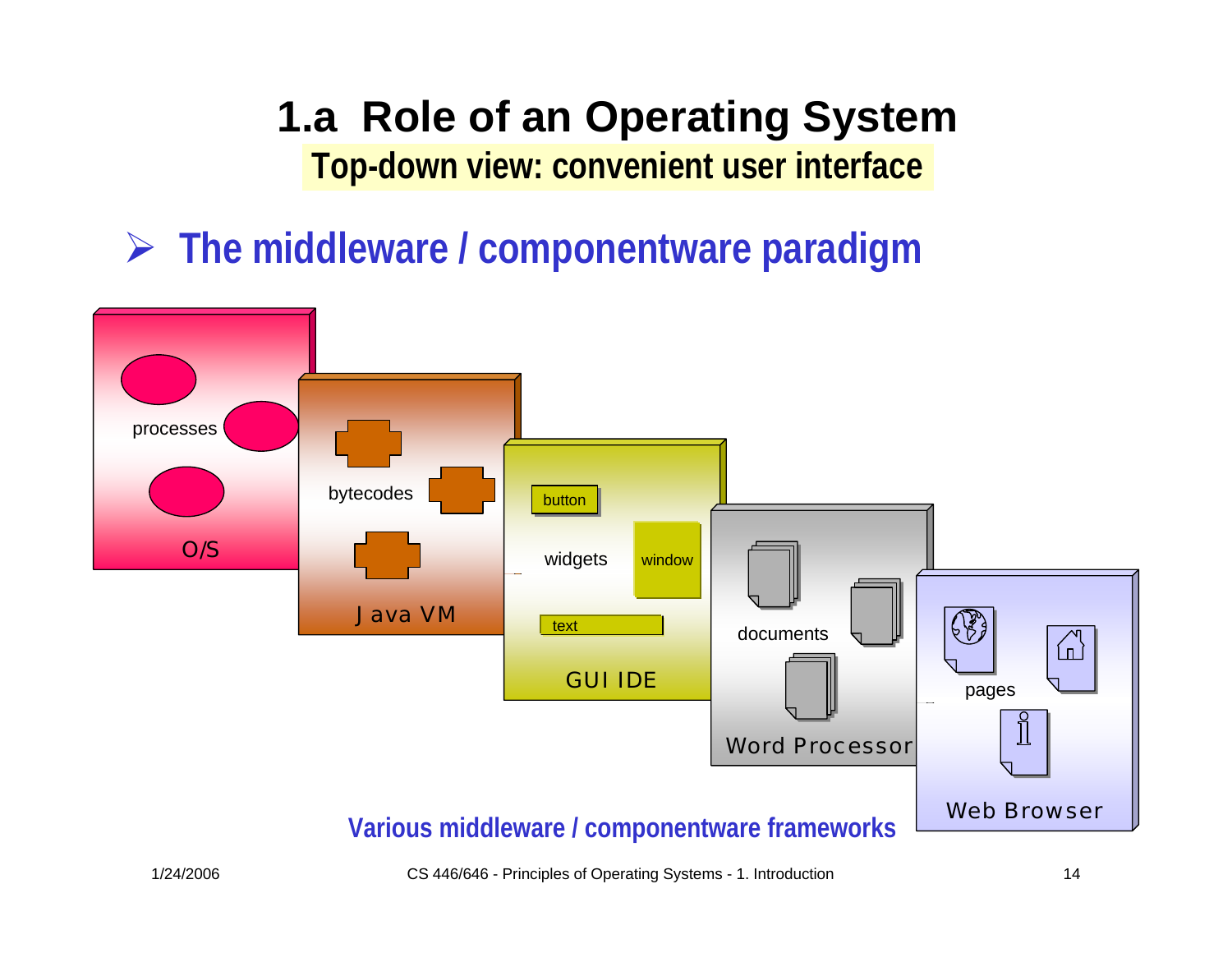- ¾ **The middleware / componentware paradigm**
	- $\checkmark$  in this paradigm, the O/S is a "container" or platform
	- $\sqrt{ }$  the user applications are the "components" that live in the container
	- $\checkmark$  the O/S takes care of the low-level "plumbing" environment around the applications, so that the applications can focus on their internal logic and purpose
	- $\sqrt{ }$  the O/S provides **services** to the applications, not the least execute them
	- $\sqrt{ }$  same paradigm in other middleware frameworks: Java virtual machine, GUI environment, Web browser, etc.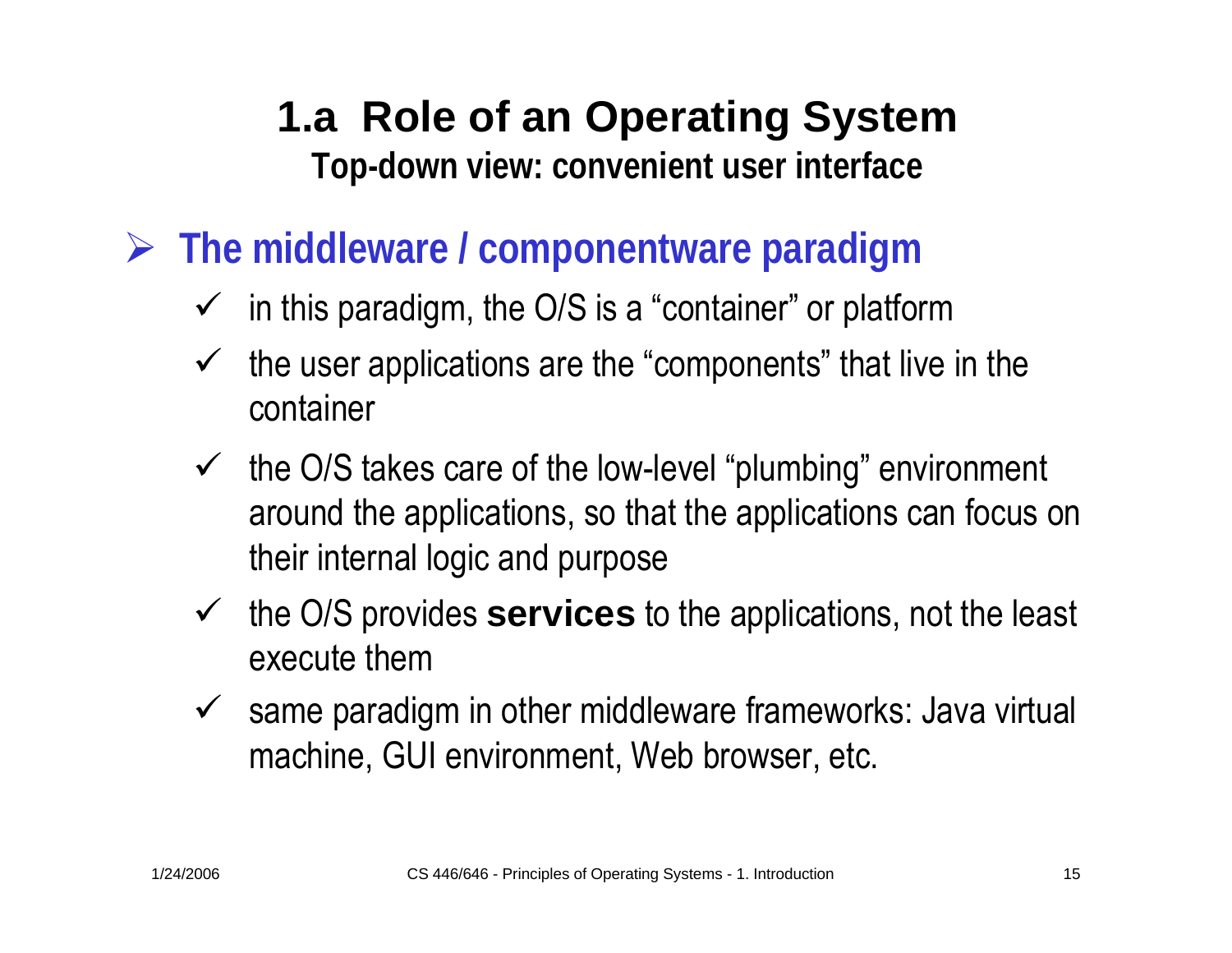**Top-down view: convenient user interface**

- ¾ **Services provided by the O/S to user applications**
	- $\checkmark$  program execution
	- $\checkmark$  access to I/O devices
	- $\checkmark$  controlled access to files
	- $\checkmark$  communications
	- $\checkmark$  error detection and response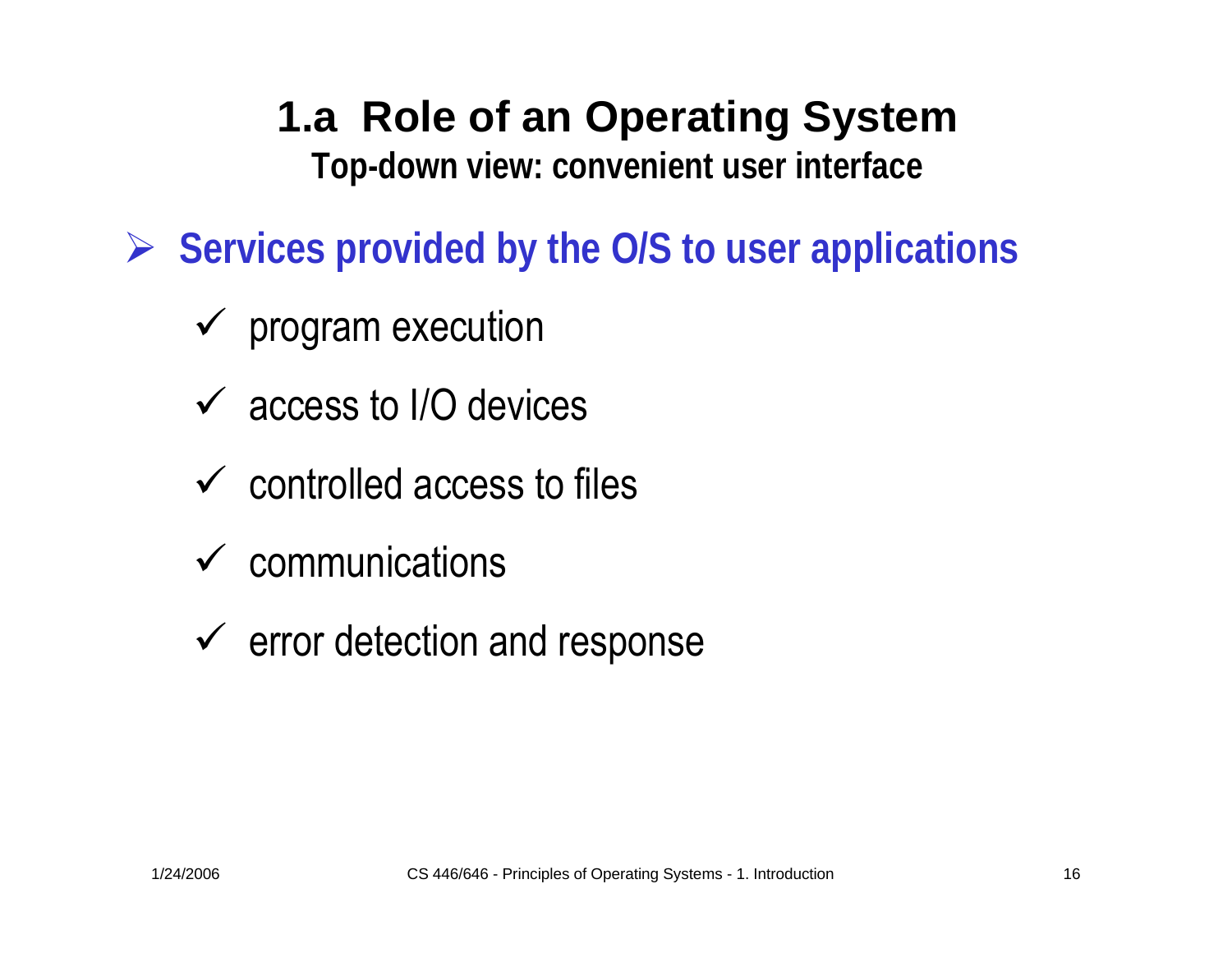## ¾ **Program execution**

- $\checkmark$  the O/S loads programs and data into memory, initializes I/O devices and files, schedules the execution of programs
- ¾ **Access to I/O devices**
	- $\checkmark$  the O/S hides I/O device details from applications (direct I/O access is forbidden) and offers a simplified I/O interface

## ¾ **Controlled access to files**

 $\checkmark$  the O/S organizes data into files, controls access to the files (create, delete, read, write) and preserves their integrity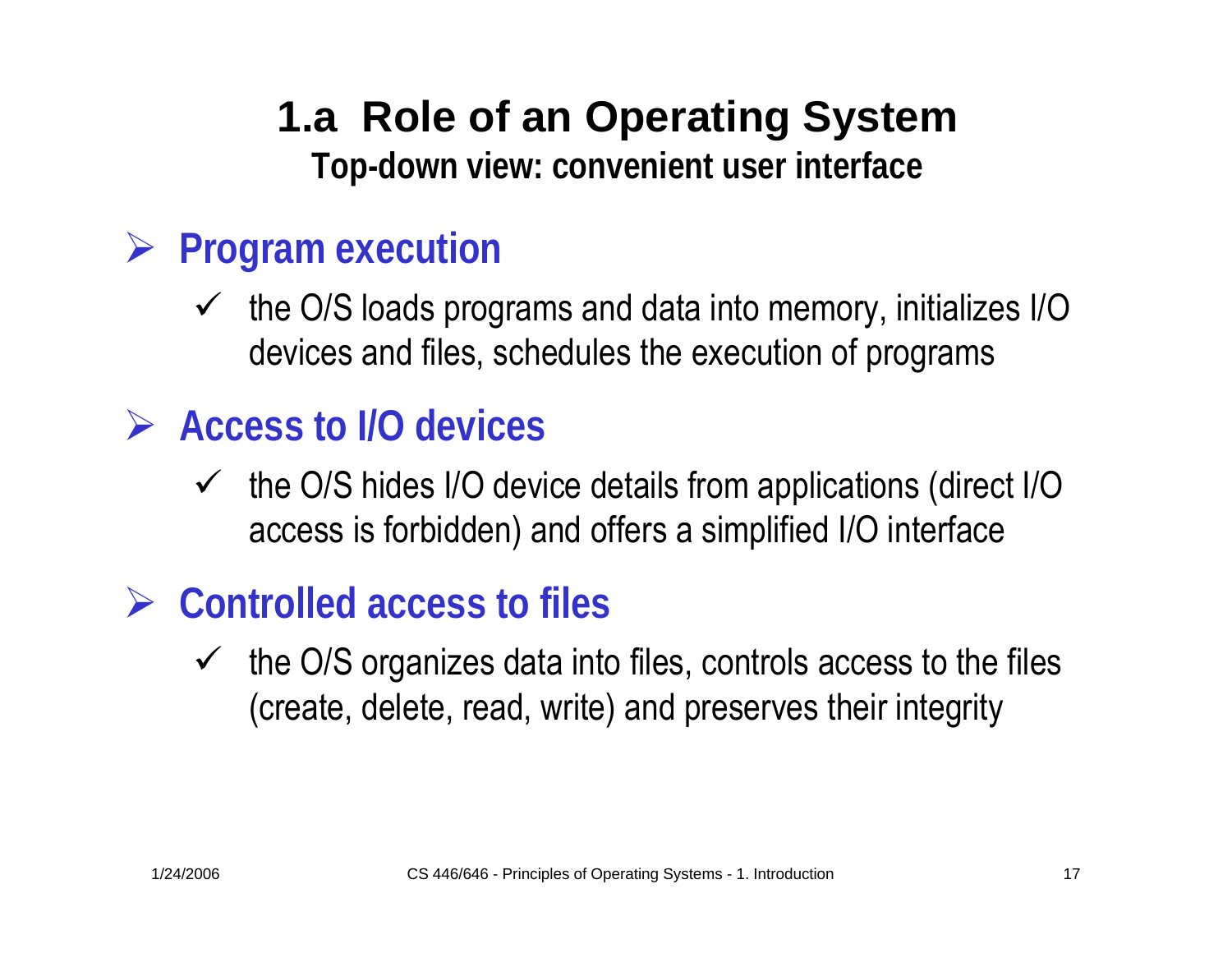## ¾ **Communications**

- $\checkmark$  the O/S allows exchange of information between processes, which are possibly executing on different computers
- ¾ **Error detection and response**
	- $\checkmark$  the O/S properly handles hardware failures and software errors with the least impact to running applications (ending, retrying or reporting)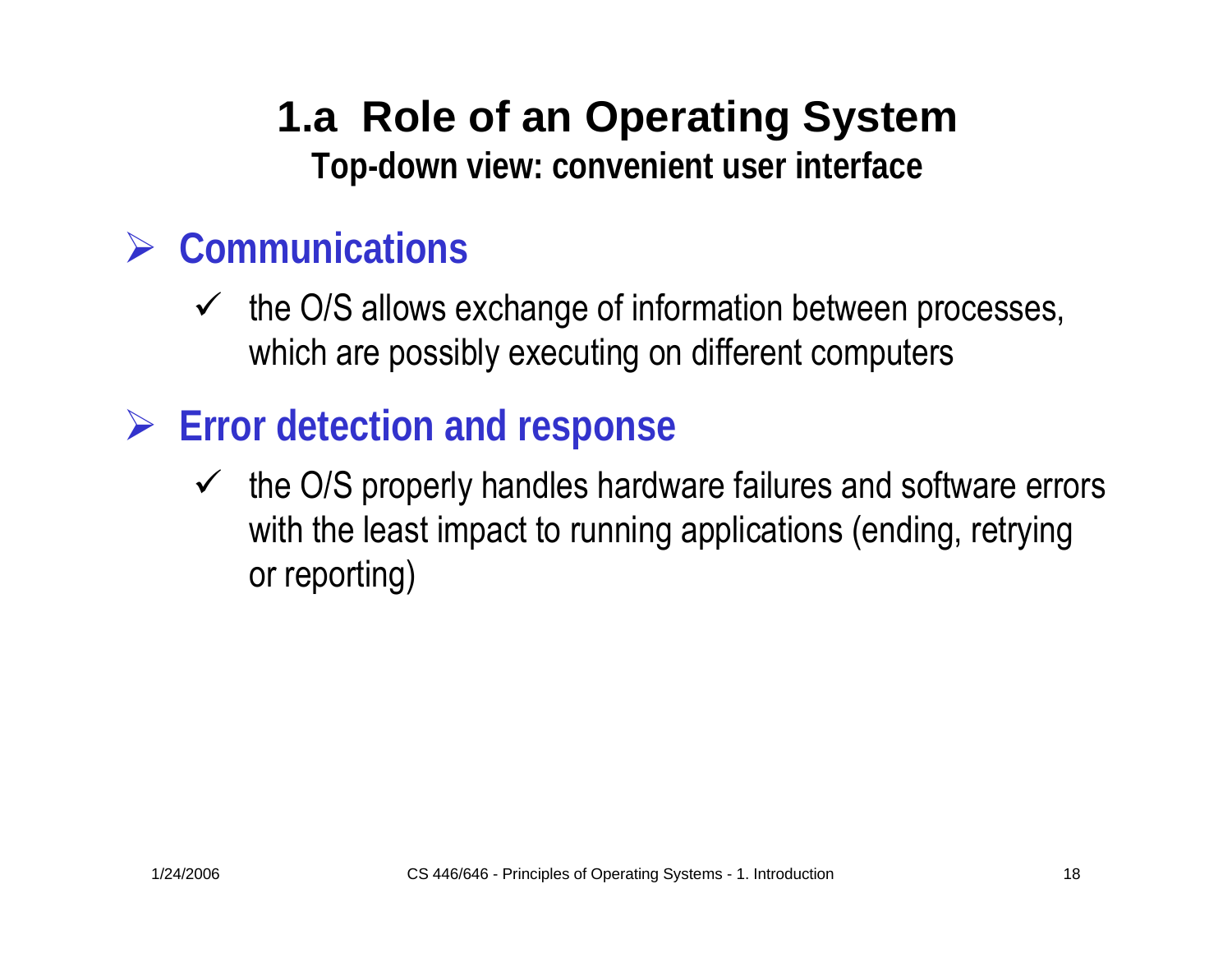- ¾ **Summary: viewed from the user side, the operating system is like a "mandatory middleman":**
	- $\checkmark$  on the one hand it forbids you to directly access hardware resources, you must talk to it first
	- $\checkmark$  on the other hand it provides you with excellent service and simplifies your life, so you wouldn't want it any differently anyway

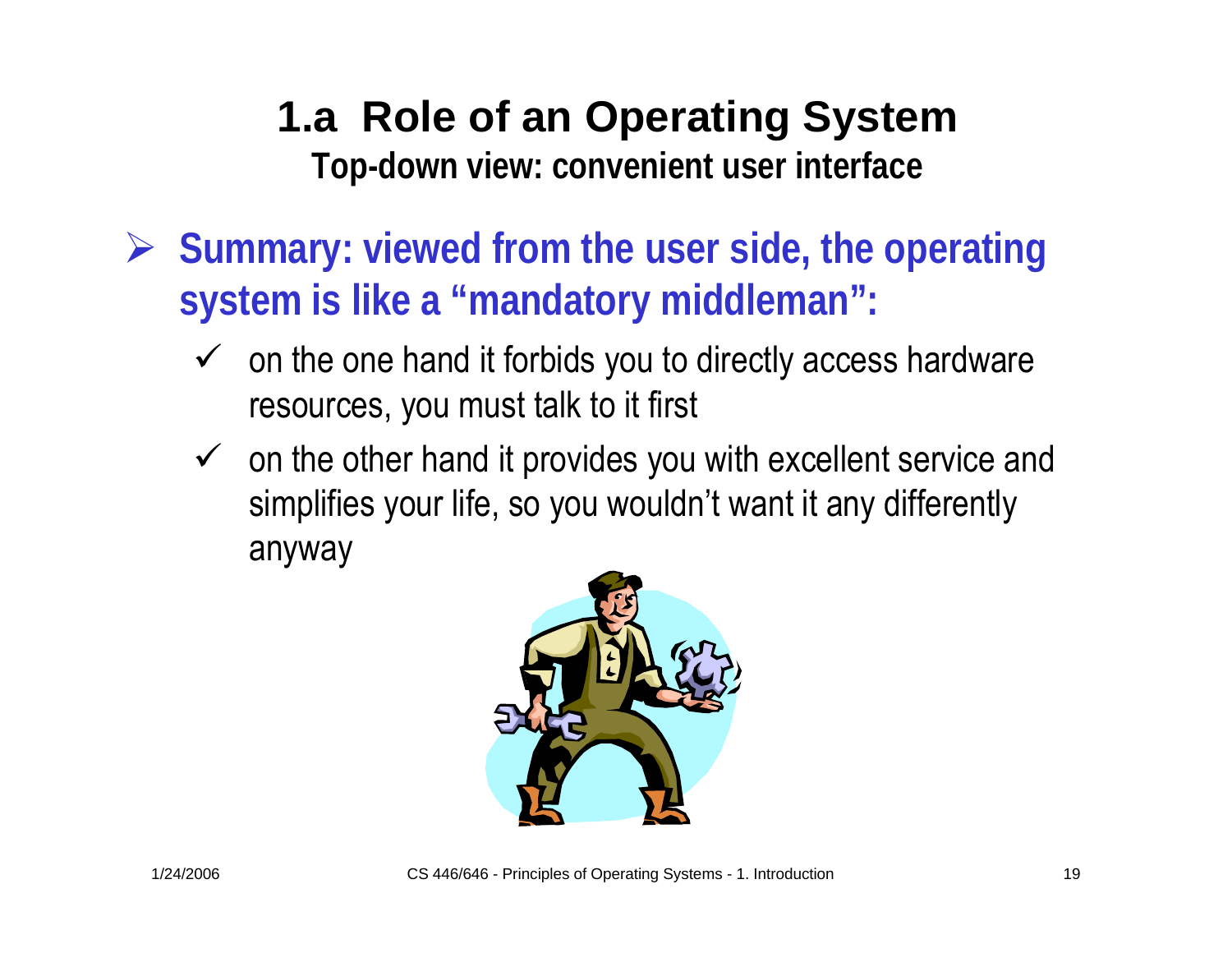### **1.a Role of an Operating System Bottom-up view: efficient resource manager**

## ¾ **Managing the hardware "plumbing"**



#### **The operating system as resource manager**

#### 1/24/2006 CS 446/646 - Principles of Operating Systems - 1. Introduction 20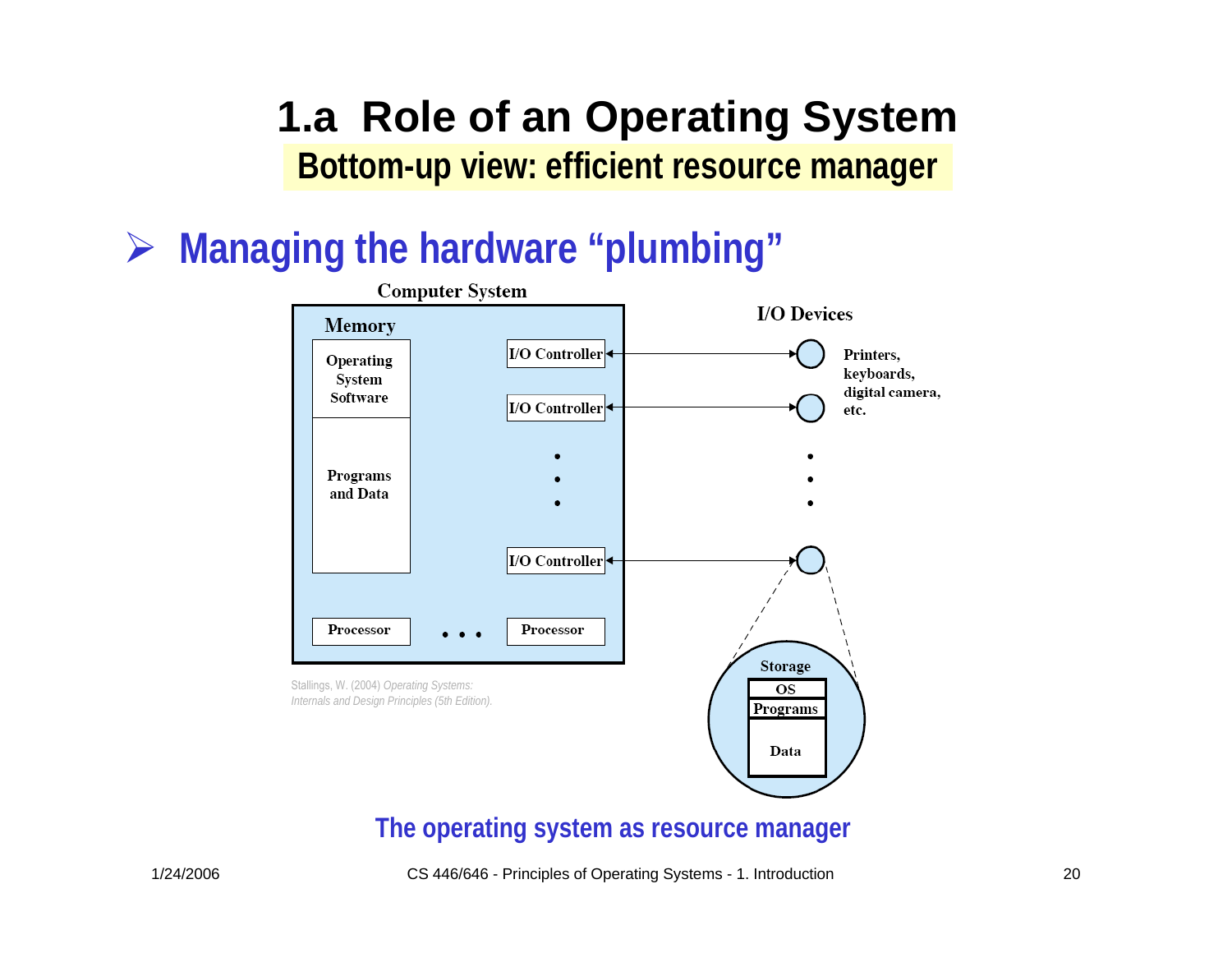## **1.a Role of an Operating System Bottom-up view: efficient resource manager**

- ¾ **Managing the hardware "plumbing"**
	- $\checkmark$  in order to offer services to the user programs, the O/S "turns" around" and manages the inner workings of the hardware
	- $\checkmark$  it needs to ensure efficient operation of the computer system
	- $\checkmark$  it controls the movement, storage and processing of data
	- $\checkmark$  the O/S is a peculiar form of control, though:
		- $\blacksquare$ it is not a distinct and separate part of what it controls
		- $\blacksquare$  it is just a program like any other program executed by the processor
		- $\blacksquare$  therefore, it must frequently relinquish control and depend on the processor to allow it to regain control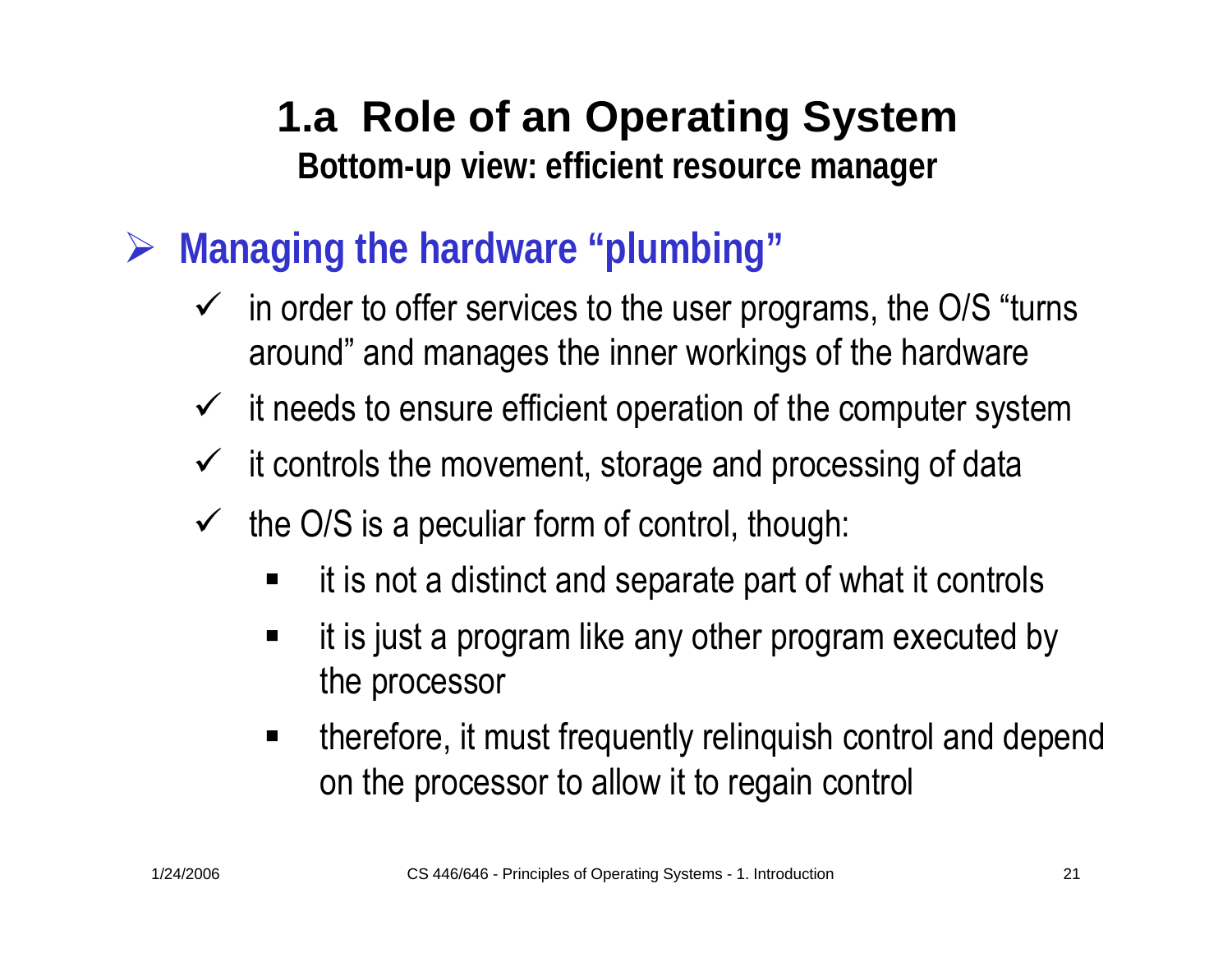**Bottom-up view: efficient resource manager**

- ¾ **Duties performed by the O/S as a resource manager**
	- $\checkmark$  resource allocator
	- $\checkmark$  operation control program
	- $\checkmark$  system access
	- $\checkmark$  accounting and statistics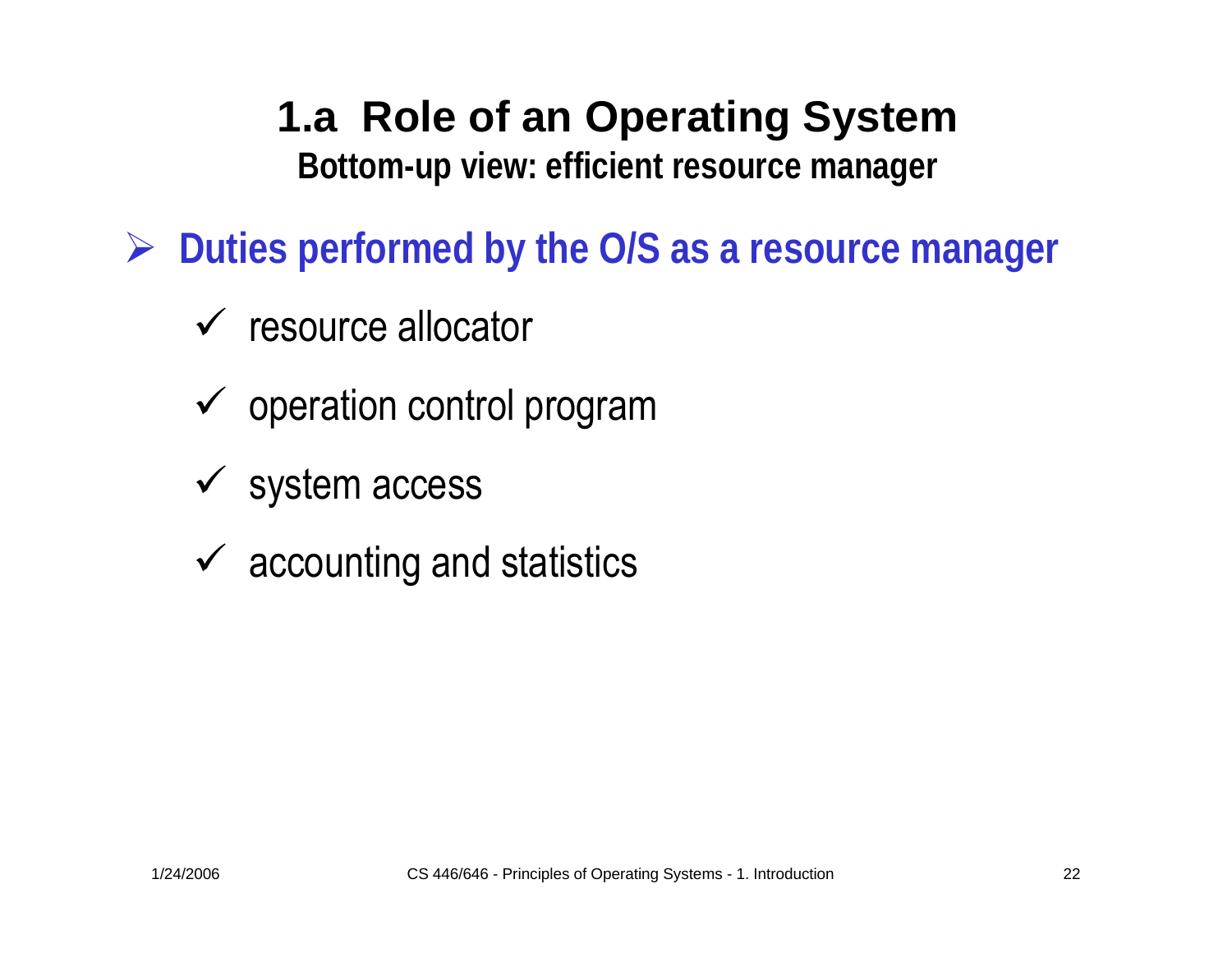## **1.a Role of an Operating System Bottom-up view: efficient resource manager**

## ¾ **Resource allocator**

- $\checkmark$  the O/S is a program that allocates resources to multiple users and multiple jobs running at the same time ("pecking order")
- ¾ **Operation control program**
	- $\checkmark$  the O/S is a program that controls the execution of user programs ("supervisor") and operations of I/O devices ("driver")

## ¾ **System access**

- $\checkmark$  the O/S ensures that all access to resources is protected, including authorization, conflict resolution, etc. ("guardian")
- ¾ **Accounting and usage statistics**
	- $\checkmark$  the O/S keeps performance monitoring data ("auditor")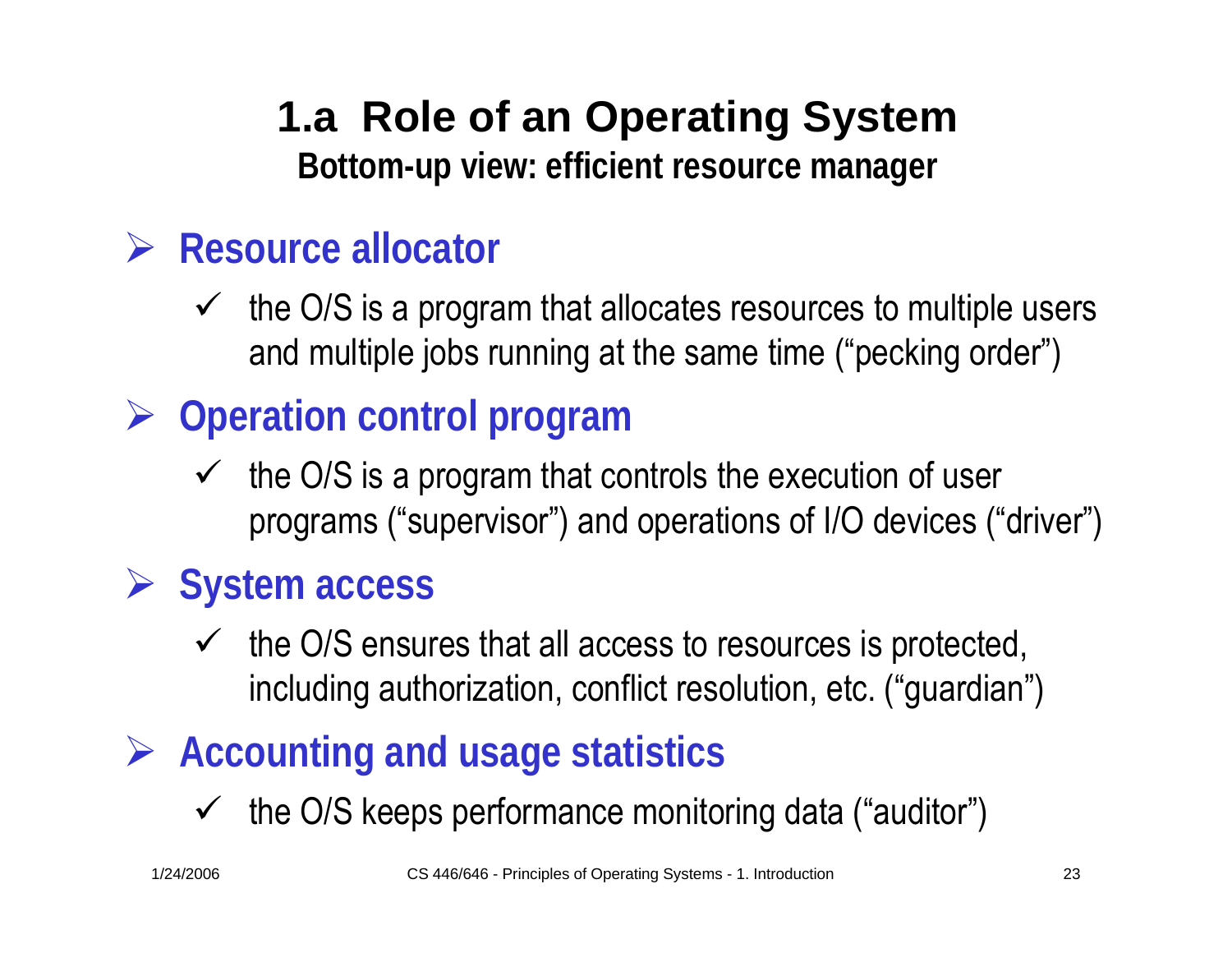Note: There is no clear-cut separation between the services of an operating system as an application interface and its duties as a hardware manager.

The distinction is rather between **what** an O/S has to offer and **how** it does it.

For example, resolving concurrency is both a user service and a resource management technique.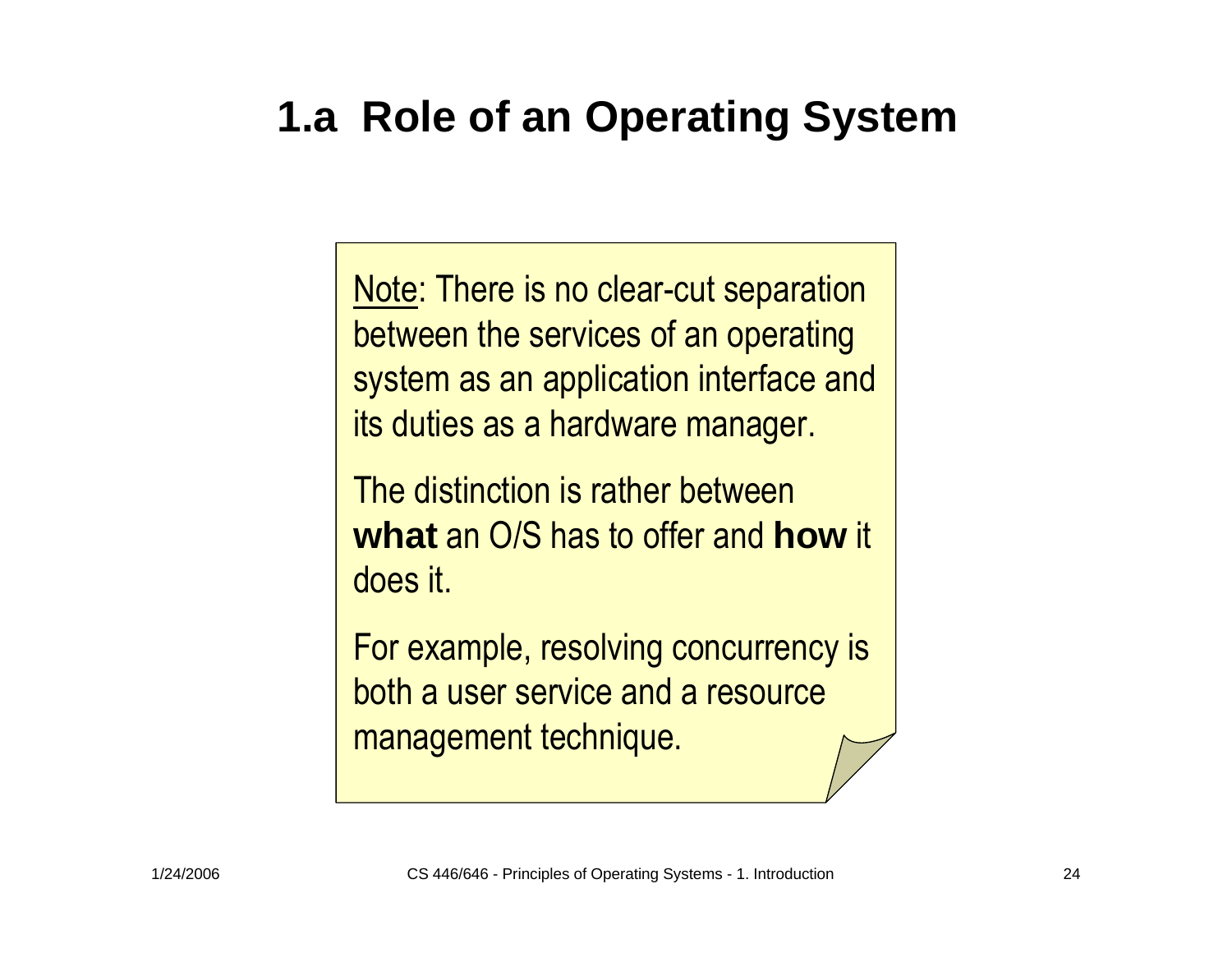## **1.a Role of an Operating System Software view: a program that can evolve**

- ¾ **The O/S is a program like any other program**
	- $\checkmark$  functions in the same way as ordinary computer software
	- $\checkmark$  is a set of instructions that are executed by the processor
	- $\checkmark$  relinquishes control of the processor, then recovers it again: the CPU alternates between O/S and programs
- ¾ **As a critical program, the O/S must be able to evolve**
	- $\checkmark$ hardware upgrades plus new types of hardware
	- $\checkmark$ new services
	- $\checkmark$ fixes
	- $\rightarrow$  a modular software architecture is the most appropriate (see 1.f)